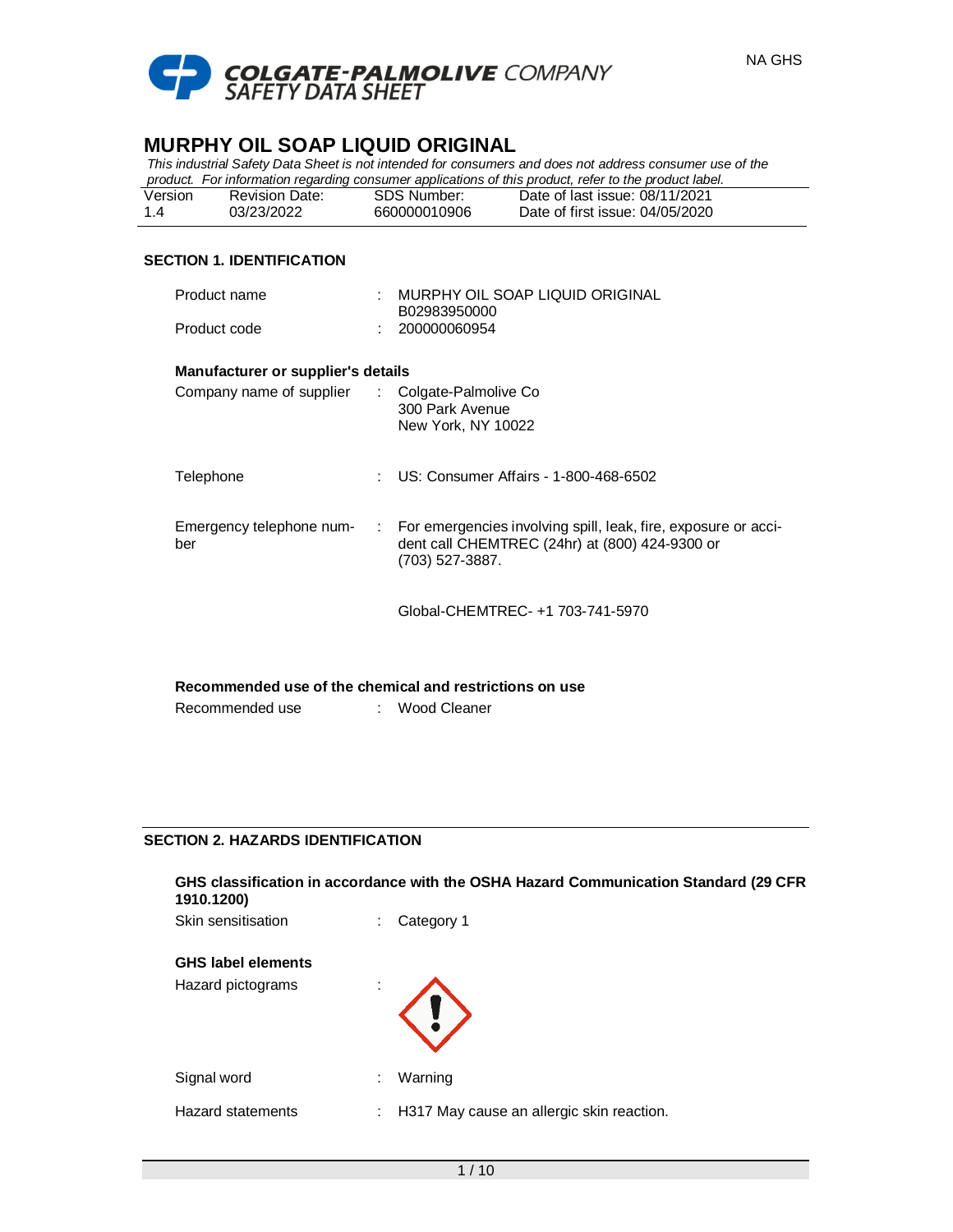

*This industrial Safety Data Sheet is not intended for consumers and does not address consumer use of the product. For information regarding consumer applications of this product, refer to the product label.*

| Version | <b>Revision Date:</b> | <b>SDS Number:</b> | Date of last issue: 08/11/2021  |
|---------|-----------------------|--------------------|---------------------------------|
|         | 03/23/2022            | 660000010906       | Date of first issue: 04/05/2020 |

Precautionary statements :

#### **Prevention:**

P261 Avoid breathing mist or vapours. P272 Contaminated work clothing must not be allowed out of the workplace. P280 Wear protective gloves.

#### **Response:**

P302 + P352 IF ON SKIN: Wash with plenty of soap and water. P333 + P313 If skin irritation or rash occurs: Get medical advice/ attention. P363 Wash contaminated clothing before reuse.

# **Disposal:**

P501 Dispose of contents/ container to an approved waste disposal plant.

#### **Other hazards**

None known.

#### **SECTION 3. COMPOSITION/INFORMATION ON INGREDIENTS**

#### **Components**

| Chemical name    | CAS-No.  | Concentration (% w/w) |
|------------------|----------|-----------------------|
| <b>IGERANIOL</b> | $06-24-$ | $>= 0.1 - <$          |

### **SECTION 4. FIRST AID MEASURES**

| General advice                                                    |    | Move out of dangerous area.<br>Show this safety data sheet to the doctor in attendance.<br>Do not leave the victim unattended.                                                      |
|-------------------------------------------------------------------|----|-------------------------------------------------------------------------------------------------------------------------------------------------------------------------------------|
| If inhaled                                                        |    | If unconscious, place in recovery position and seek medical<br>advice.<br>If symptoms persist, call a physician.                                                                    |
| In case of skin contact                                           |    | If on skin, rinse well with water.                                                                                                                                                  |
| In case of eye contact                                            | t. | Flush eyes with water as a precaution.<br>Remove contact lenses.<br>Protect unharmed eye.<br>Keep eye wide open while rinsing.<br>If eye irritation persists, consult a specialist. |
| If swallowed                                                      |    | Keep respiratory tract clear.<br>Never give anything by mouth to an unconscious person.<br>If symptoms persist, call a physician.                                                   |
| Most important symptoms<br>and effects, both acute and<br>delayed |    | May cause an allergic skin reaction.                                                                                                                                                |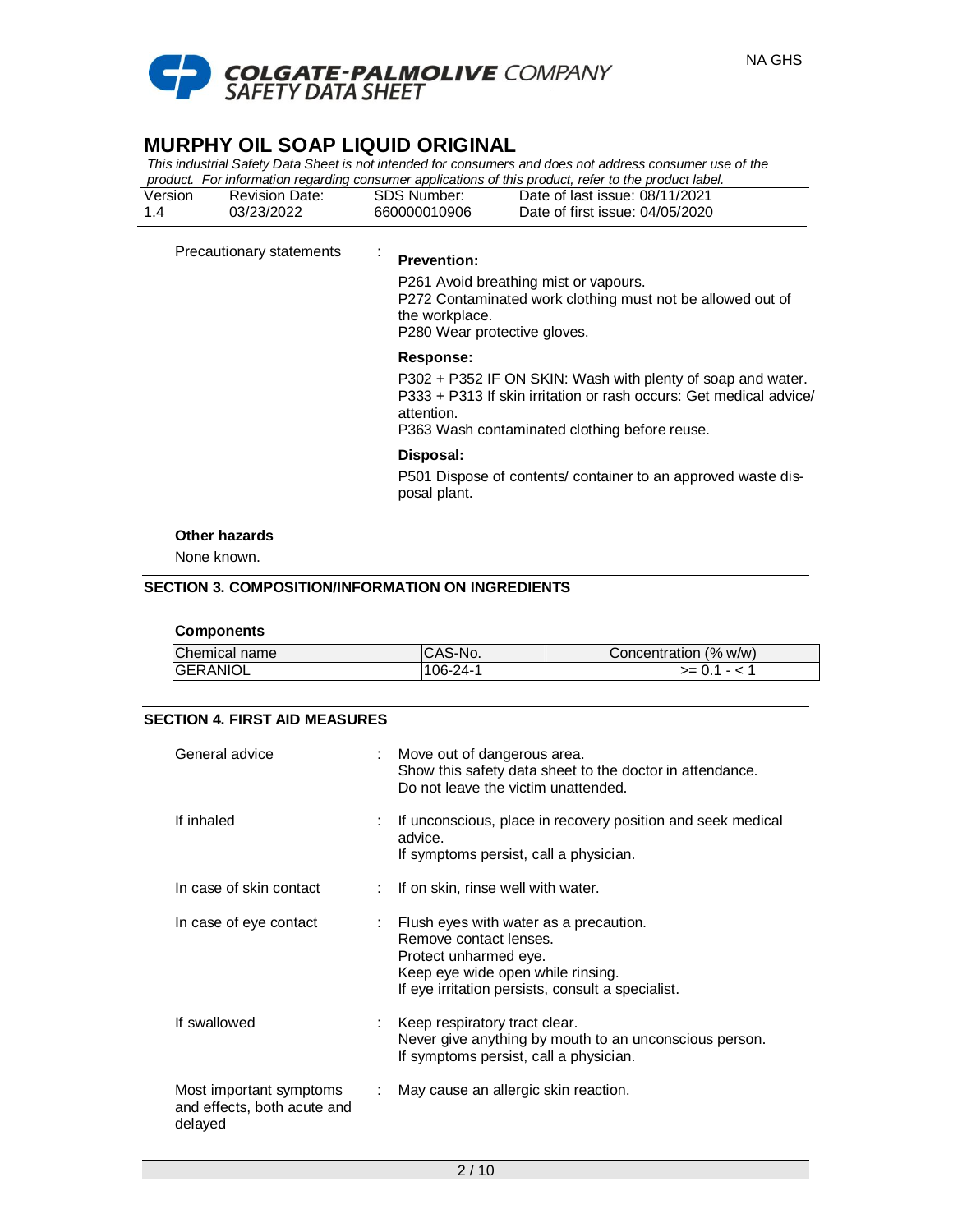

*This industrial Safety Data Sheet is not intended for consumers and does not address consumer use of the* 

|         |                |              | product. For information regarding consumer applications of this product, refer to the product label. |  |
|---------|----------------|--------------|-------------------------------------------------------------------------------------------------------|--|
| Version | Revision Date: | SDS Number:  | Date of last issue: 08/11/2021                                                                        |  |
| 14      | 03/23/2022     | 660000010906 | Date of first issue: 04/05/2020                                                                       |  |

Notes to physician : Treat symptomatically.

### **SECTION 5. FIREFIGHTING MEASURES**

| Suitable extinguishing media :                     | Use extinguishing measures that are appropriate to local cir-<br>cumstances and the surrounding environment. |
|----------------------------------------------------|--------------------------------------------------------------------------------------------------------------|
| Unsuitable extinguishing<br>media                  | : High volume water jet                                                                                      |
| ucts                                               | Hazardous combustion prod- : No hazardous combustion products are known                                      |
| Further information                                | Standard procedure for chemical fires.                                                                       |
| Special protective equipment :<br>for firefighters | Wear self-contained breathing apparatus for firefighting if nec-<br>essary.                                  |

### **SECTION 6. ACCIDENTAL RELEASE MEASURES**

| Personal precautions, protec-:<br>tive equipment and emer-<br>gency procedures |   | Use personal protective equipment.<br>Use personal protective equipment.                                                                                                                   |
|--------------------------------------------------------------------------------|---|--------------------------------------------------------------------------------------------------------------------------------------------------------------------------------------------|
| Environmental precautions                                                      | ÷ | Prevent product from entering drains.<br>Prevent further leakage or spillage if safe to do so.<br>If the product contaminates rivers and lakes or drains inform<br>respective authorities. |
| Methods and materials for<br>containment and cleaning up                       |   | Neutralise with acid.<br>Soak up with inert absorbent material (e.g. sand, silica gel,<br>acid binder, universal binder, sawdust).<br>Keep in suitable, closed containers for disposal.    |

#### **SECTION 7. HANDLING AND STORAGE**

| fire and explosion      | Advice on protection against : Normal measures for preventive fire protection.                                                                                                                                                                                                                                                                                                                                                                                                                                                               |
|-------------------------|----------------------------------------------------------------------------------------------------------------------------------------------------------------------------------------------------------------------------------------------------------------------------------------------------------------------------------------------------------------------------------------------------------------------------------------------------------------------------------------------------------------------------------------------|
| Advice on safe handling | : Do not breathe vapours/dust.<br>Avoid exposure - obtain special instructions before use.<br>Avoid contact with skin and eyes.<br>For personal protection see section 8.<br>Smoking, eating and drinking should be prohibited in the ap-<br>plication area.<br>Dispose of rinse water in accordance with local and national<br>regulations.<br>Persons susceptible to skin sensitisation problems or asthma,<br>allergies, chronic or recurrent respiratory disease should not<br>be employed in any process in which this mixture is being |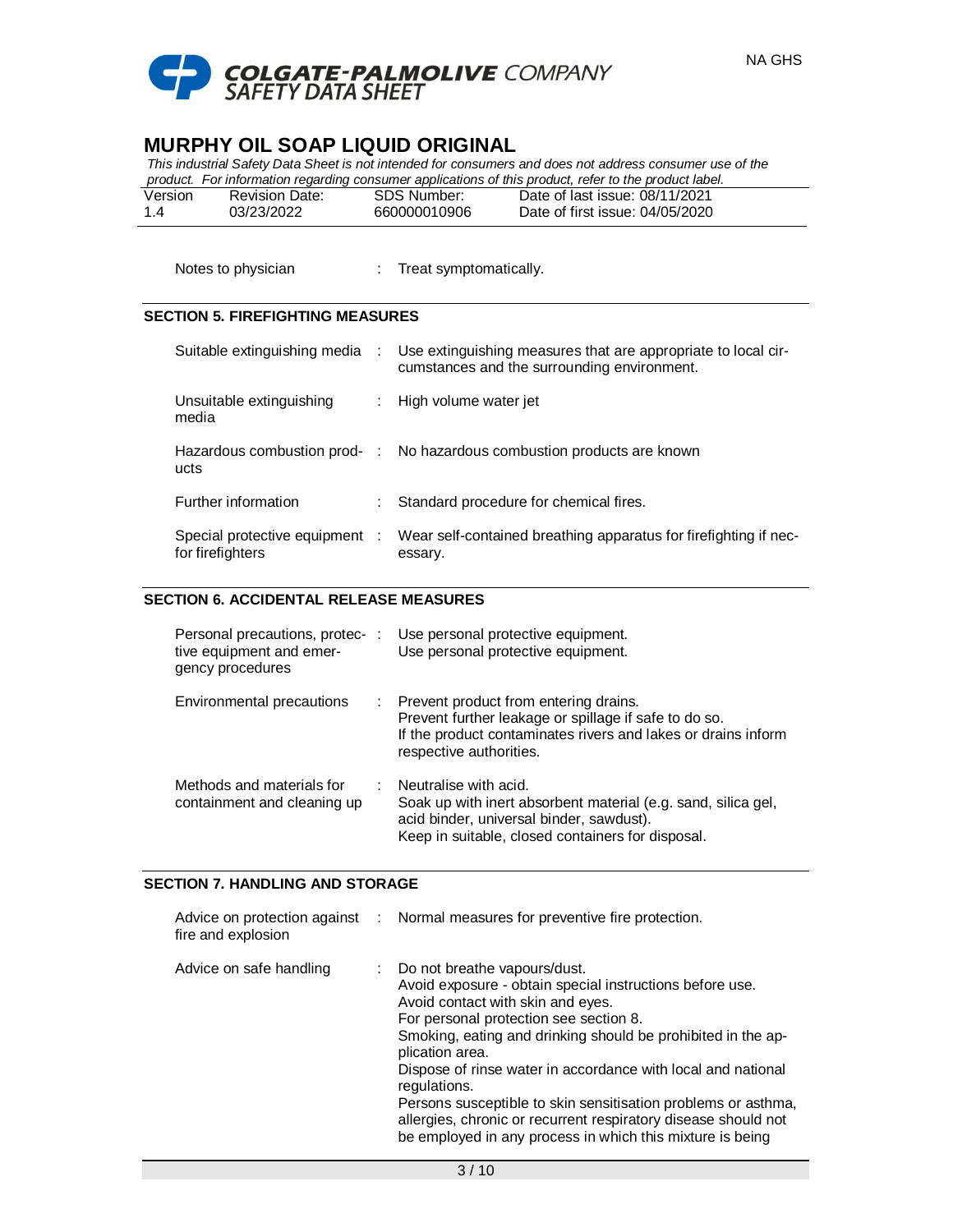

*This industrial Safety Data Sheet is not intended for consumers and does not address consumer use of the product. For information regarding consumer applications of this product, refer to the product label.*

| Version<br>1.4              | <b>Revision Date:</b><br>03/23/2022           | <b>SDS Number:</b><br>660000010906 | Date of last issue: 08/11/2021<br>Date of first issue: 04/05/2020                                                                                                  |
|-----------------------------|-----------------------------------------------|------------------------------------|--------------------------------------------------------------------------------------------------------------------------------------------------------------------|
|                             |                                               | used.                              |                                                                                                                                                                    |
| Conditions for safe storage |                                               | place.                             | Keep container tightly closed in a dry and well-ventilated<br>Electrical installations / working materials must comply with<br>the technological safety standards. |
|                             | Further information on stor-<br>age stability |                                    | No decomposition if stored and applied as directed.                                                                                                                |

# **SECTION 8. EXPOSURE CONTROLS/PERSONAL PROTECTION**

#### **Components with workplace control parameters**

Contains no substances with occupational exposure limit values.

| Personal protective equipment |    |                                                                                                                                            |  |  |  |
|-------------------------------|----|--------------------------------------------------------------------------------------------------------------------------------------------|--|--|--|
| Respiratory protection        | ÷. | No personal respiratory protective equipment normally re-<br>quired.                                                                       |  |  |  |
| Hand protection               |    |                                                                                                                                            |  |  |  |
| Remarks                       | ÷  | The suitability for a specific workplace should be discussed<br>with the producers of the protective gloves.                               |  |  |  |
| Eye protection                |    | Eye wash bottle with pure water<br>Tightly fitting safety goggles                                                                          |  |  |  |
| Skin and body protection      |    | Impervious clothing<br>Choose body protection according to the amount and con-<br>centration of the dangerous substance at the work place. |  |  |  |
| Hygiene measures              |    | Wash hands before breaks and at the end of workday.                                                                                        |  |  |  |

# **SECTION 9. PHYSICAL AND CHEMICAL PROPERTIES**

| Appearance  |    | viscous liquid    |
|-------------|----|-------------------|
| Colour      |    | amber             |
| рH          | t. | 10.50             |
| Flash point |    | No data available |

# **SECTION 10. STABILITY AND REACTIVITY**

Reactivity : No decomposition if stored and applied as directed.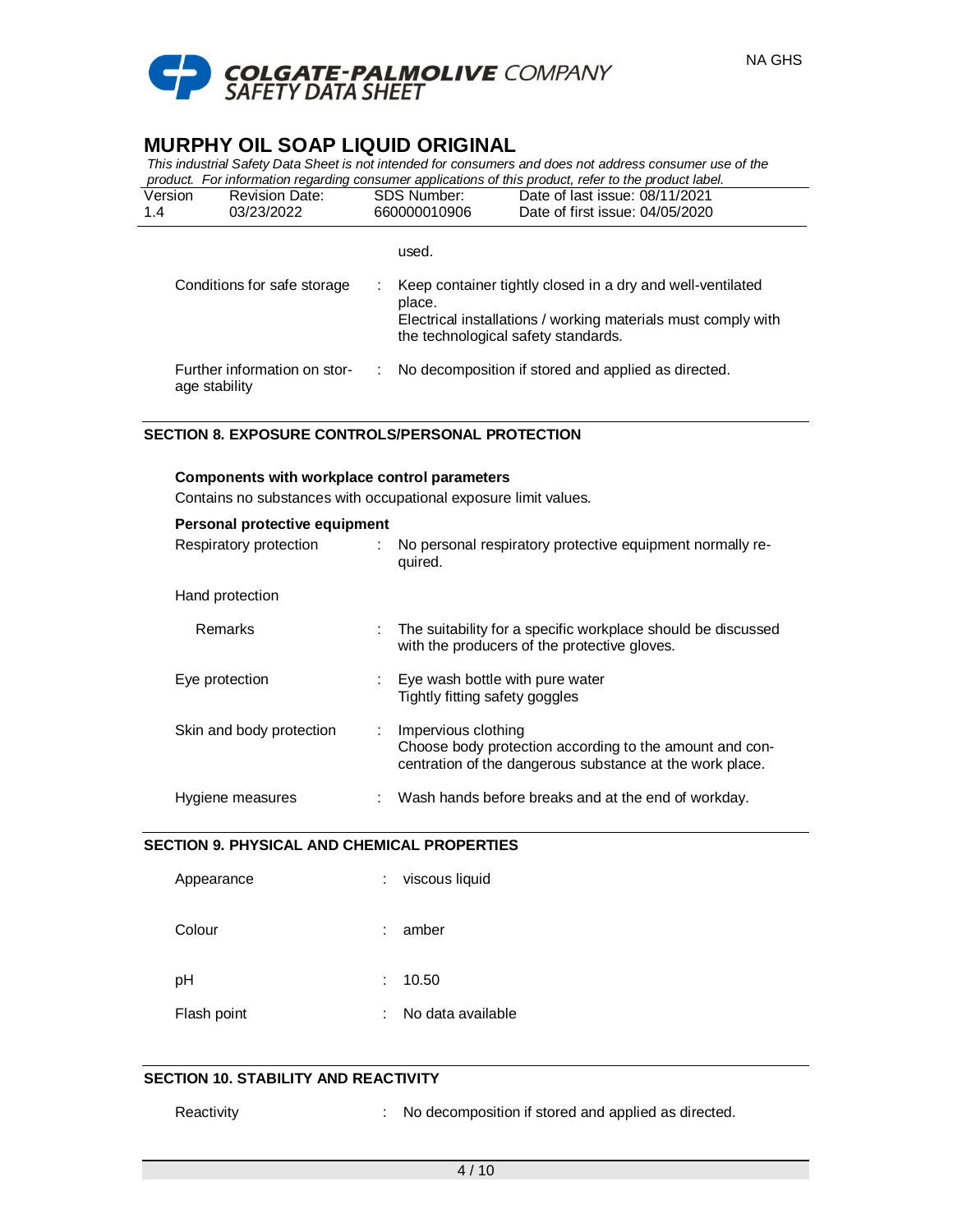

*This industrial Safety Data Sheet is not intended for consumers and does not address consumer use of the product. For information regarding consumer applications of this product, refer to the product label.*

| Version | <b>Revision Date:</b>                   | <b>SDS Number:</b> | Date of last issue: 08/11/2021                      |  |
|---------|-----------------------------------------|--------------------|-----------------------------------------------------|--|
| 1.4     | 03/23/2022                              | 660000010906       | Date of first issue: 04/05/2020                     |  |
|         | Chemical stability                      |                    | No decomposition if stored and applied as directed. |  |
|         | Possibility of hazardous reac-<br>tions | ÷.                 | No decomposition if stored and applied as directed. |  |
|         | Conditions to avoid                     |                    | No data available                                   |  |
|         | Incompatible materials                  |                    | Not applicable                                      |  |

# **SECTION 11. TOXICOLOGICAL INFORMATION**

#### **Acute toxicity**

Not classified based on available information.

## **Product:**

| Acute inhalation toxicity | Acute toxicity estimate: 61.01 mg/l<br>Exposure time: 4 h<br>Test atmosphere: dust/mist<br>Method: Calculation method |
|---------------------------|-----------------------------------------------------------------------------------------------------------------------|
| Acute dermal toxicity     | Acute toxicity estimate: $> 5,000$ mg/kg<br>Method: Calculation method                                                |
| <b>Components:</b>        |                                                                                                                       |
| <b>GERANIOL:</b>          |                                                                                                                       |
| Acute oral toxicity       | LD50 (Rat): 3,600 mg/kg                                                                                               |
| Acute inhalation toxicity | Remarks: No data available                                                                                            |
| Acute dermal toxicity     | LD50 (Rat): $> 5,000$ mg/kg                                                                                           |

#### **Skin corrosion/irritation**

Not classified based on available information.

#### **Components:**

#### **GERANIOL:**

| Species | : Rabbit                  |
|---------|---------------------------|
| Method  | : OECD Test Guideline 404 |
| Result  | : Mild skin irritant      |

#### **Serious eye damage/eye irritation**

Not classified based on available information.

# **Components:**

#### **GERANIOL:**

| Species | : Rabbit                    |
|---------|-----------------------------|
| Result  | $\therefore$ Eye irritation |

Method: No information available.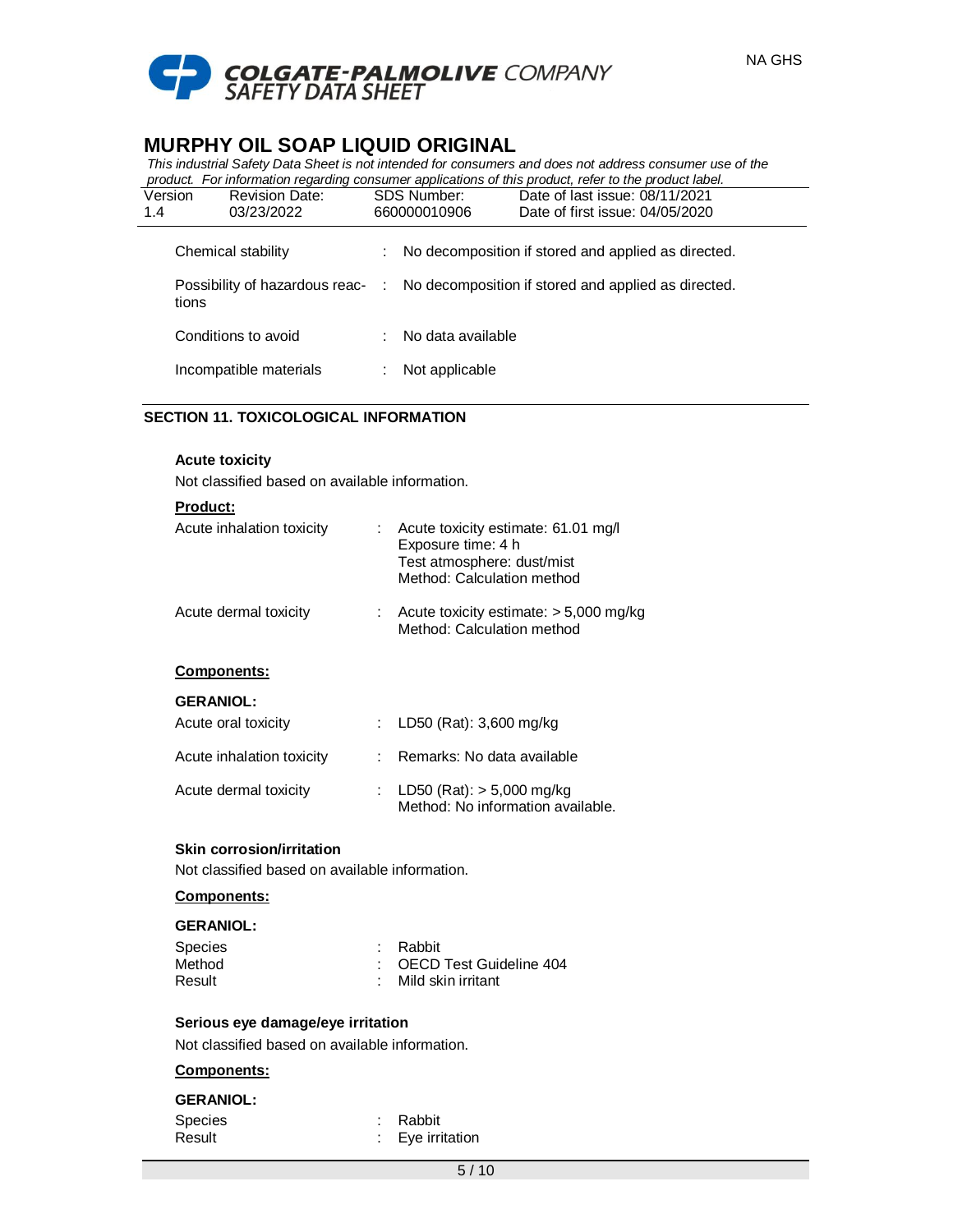

*This industrial Safety Data Sheet is not intended for consumers and does not address consumer use of the product. For information regarding consumer applications of this product, refer to the product label.*

|         |                |              | product. The implifience regarding consumer applications or this product, refer to the product label. |  |
|---------|----------------|--------------|-------------------------------------------------------------------------------------------------------|--|
| Version | Revision Date: | SDS Number:  | Date of last issue: 08/11/2021                                                                        |  |
| 1.4     | 03/23/2022     | 660000010906 | Date of first issue: 04/05/2020                                                                       |  |

Method : OECD Test Guideline 405

### **Respiratory or skin sensitisation**

#### **Skin sensitisation**

May cause an allergic skin reaction.

### **Respiratory sensitisation**

Not classified based on available information.

### **Germ cell mutagenicity**

Not classified based on available information.

#### **Carcinogenicity**

Not classified based on available information.

| IARC | No component of this product present at levels greater than or<br>equal to 0.1% is identified as probable, possible or confirmed<br>human carcinogen by IARC. |
|------|---------------------------------------------------------------------------------------------------------------------------------------------------------------|
| OSHA | No component of this product present at levels greater than or<br>equal to 0.1% is on OSHA's list of regulated carcinogens.                                   |
| NTP  | No component of this product present at levels greater than or<br>equal to 0.1% is identified as a known or anticipated carcinogen<br>by NTP.                 |

## **Reproductive toxicity**

Not classified based on available information.

#### **STOT - single exposure**

Not classified based on available information.

#### **STOT - repeated exposure**

Not classified based on available information.

#### **Aspiration toxicity**

Not classified based on available information.

#### **Further information**

## **Product:**

Remarks **EXECUTE:** This product has not been tested as a whole. However, this formula was reviewed by expert toxicologists in the Product Safety Assurance Department of Colgate-Palmolive and is determined to be safe for its intended use. This review has taken into consideration available safety-related information including information on individual ingredients, similar formulas and potential ingredient interactions. This review is a component of the hazard determination used to prepare the statements in Section 2 of the SDS.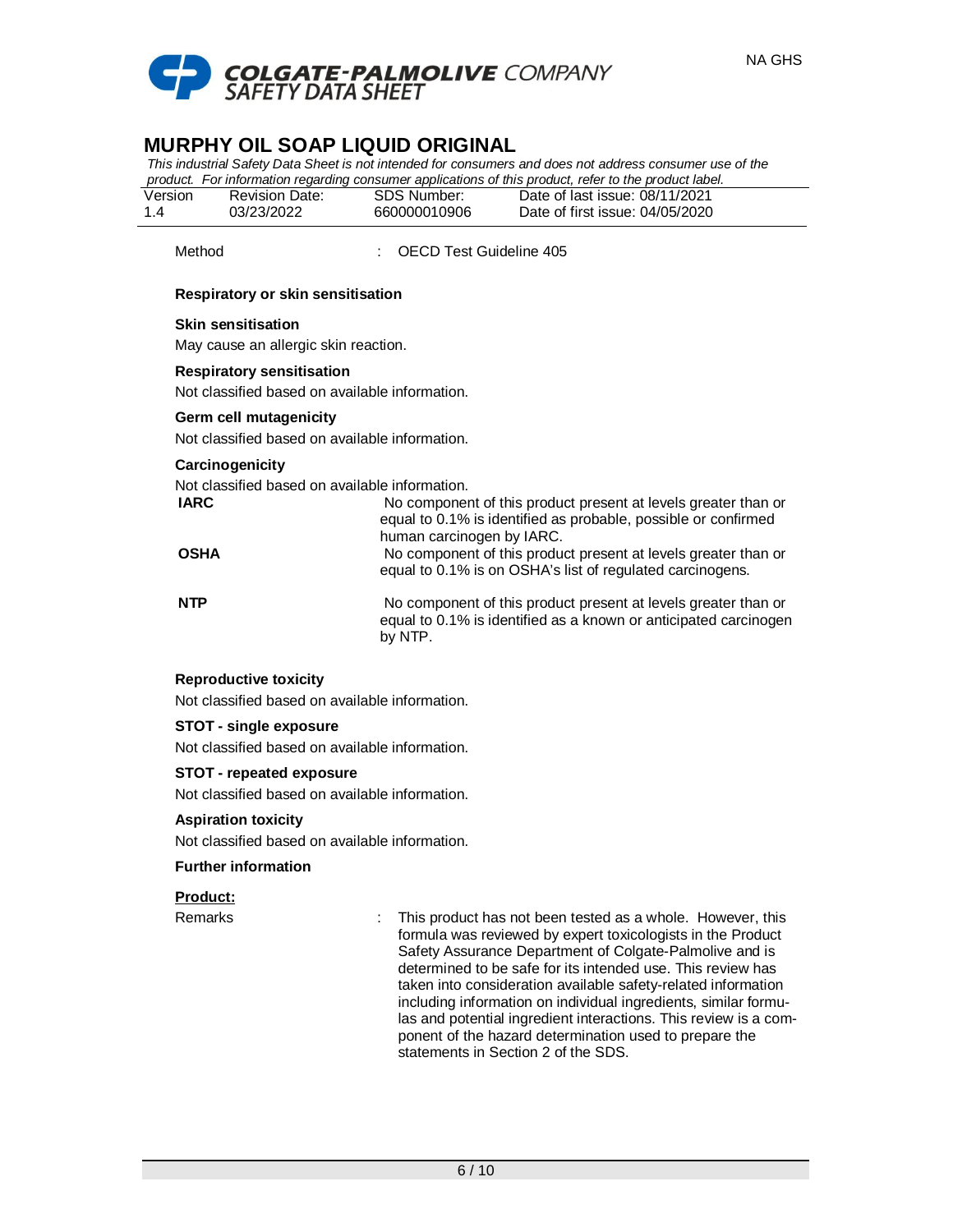

| This industrial Safety Data Sheet is not intended for consumers and does not address consumer use of the |  |                                 |  |  |  |  |
|----------------------------------------------------------------------------------------------------------|--|---------------------------------|--|--|--|--|
| product. For information regarding consumer applications of this product, refer to the product label.    |  |                                 |  |  |  |  |
| Revision Date:                                                                                           |  | Date of last issue: 08/11/2021  |  |  |  |  |
| 03/23/2022                                                                                               |  | Date of first issue: 04/05/2020 |  |  |  |  |
|                                                                                                          |  | SDS Number:<br>660000010906     |  |  |  |  |

### **SECTION 12. ECOLOGICAL INFORMATION**

The product has not been tested as a whole for environmental toxicity. However, environmental information on the ingredients in this product have been reviewed by the Environmental Occupational Health and Safety group of Colgate-Palmolive and determined to have an acceptable environmental profile. This evaluation is based on available information on individual ingredients, interactions of ingredients, and similar ingredients. Biodegradability claims are supported by data on ingredients (i.e., surfactants are biodegradable).

### **SECTION 13. DISPOSAL CONSIDERATIONS**

| <b>Disposal methods</b> |    |                                                                                                                                                                             |
|-------------------------|----|-----------------------------------------------------------------------------------------------------------------------------------------------------------------------------|
| Waste from residues     |    | Do not dispose of waste into sewer.<br>Do not contaminate ponds, waterways or ditches with chemi-<br>cal or used container.<br>Send to a licensed waste management company. |
| Contaminated packaging  | ÷. | Empty remaining contents.<br>Dispose of as unused product.<br>Do not re-use empty containers.                                                                               |

#### **SECTION 14. TRANSPORT INFORMATION**

| <b>DOT</b>  | ÷                                 |
|-------------|-----------------------------------|
|             | Not regulated.                    |
| <b>TDG</b>  | ÷                                 |
|             | Not regulated.                    |
| <b>IATA</b> | ÷                                 |
|             | Not regulated.                    |
| <b>IMDG</b> | ÷                                 |
|             | Not regulated.                    |
|             | IMDG EmS Number : Not applicable. |
| <b>ADR</b>  | ÷                                 |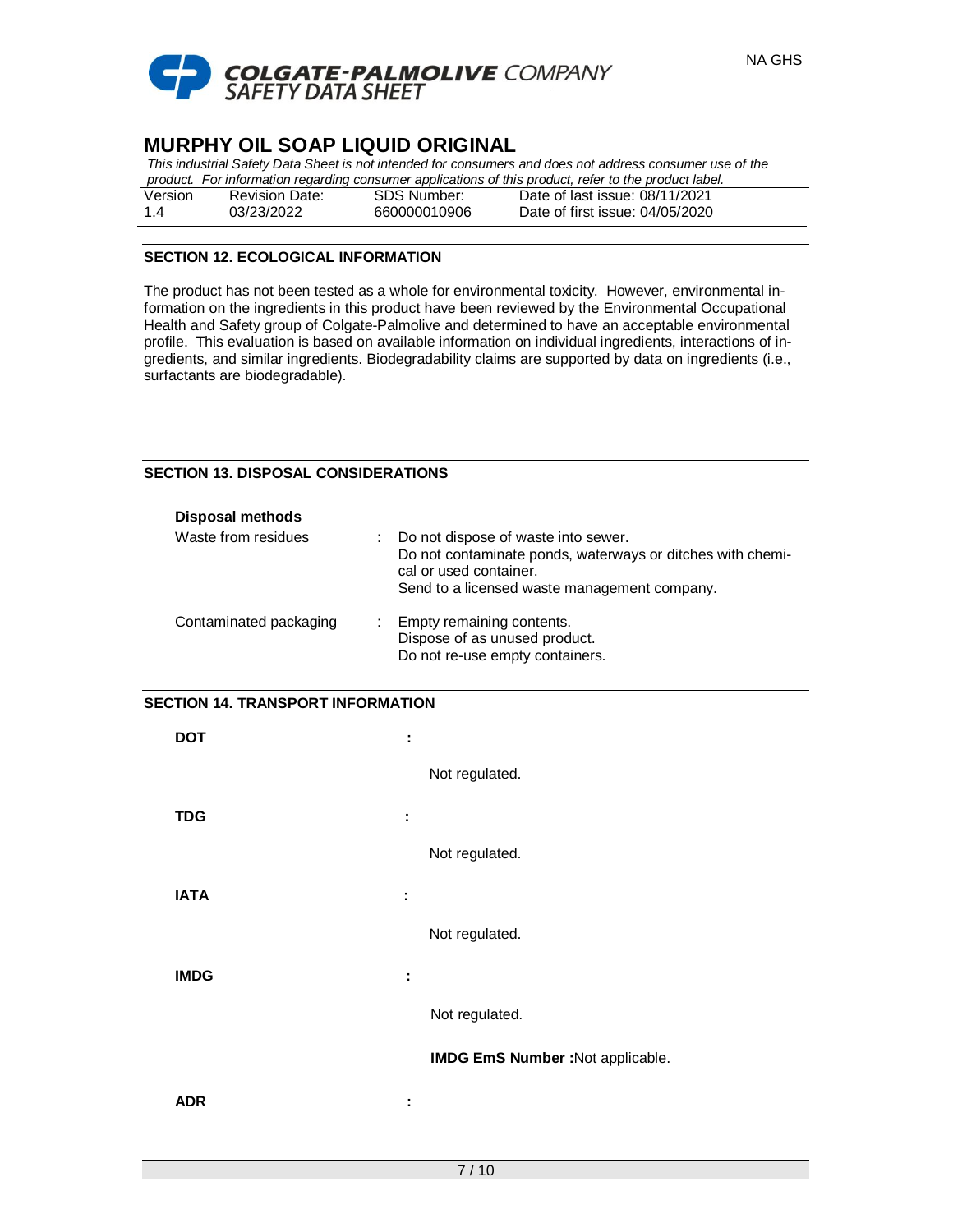

*This industrial Safety Data Sheet is not intended for consumers and does not address consumer use of the product. For information regarding consumer applications of this product, refer to the product label.*

|         |                       |              | product. The implification regarding consumer applications of this product, refer to the product label. |  |
|---------|-----------------------|--------------|---------------------------------------------------------------------------------------------------------|--|
| Version | <b>Revision Date:</b> | SDS Number:  | Date of last issue: 08/11/2021                                                                          |  |
| 1.4     | 03/23/2022            | 660000010906 | Date of first issue: 04/05/2020                                                                         |  |

Not regulated.

## **SECTION 15. REGULATORY INFORMATION**

#### **CERCLA Reportable Quantity**

This material does not contain any components with a CERCLA RQ.

#### **SARA 304 Extremely Hazardous Substances Reportable Quantity**

Listed substances in the product are at low enough levels to not be expected to exceed the RQ

### **SARA 302 Extremely Hazardous Substances Threshold Planning Quantity**

This material does not contain any components with a section 302 EHS TPQ.

| SARA 311/312 Hazards | Respiratory or skin sensitisation |
|----------------------|-----------------------------------|
|                      |                                   |

**SARA 313** : This material does not contain any chemical components with known CAS numbers that exceed the threshold (De Minimis) reporting levels established by SARA Title III, Section 313.

## **Clean Air Act**

This product neither contains, nor was manufactured with a Class I or Class II ODS as defined by the U.S. Clean Air Act Section 602 (40 CFR 82, Subpt. A, App.A + B).

This product does not contain any hazardous air pollutants (HAP), as defined by the U.S. Clean Air Act Section 112 (40 CFR 61).

This product does not contain any chemicals listed under the U.S. Clean Air Act Section 112(r) for Accidental Release Prevention (40 CFR 68.130, Subpart F).

This product does not contain any chemicals listed under the U.S. Clean Air Act Section 111 SOCMI Intermediate or Final VOC's (40 CFR 60.489).

#### **Clean Water Act**

This product does not contain any Hazardous Substances listed under the U.S. CleanWater Act, Section 311, Table 116.4A.

This product does not contain any Hazardous Chemicals listed under the U.S. CleanWater Act, Section 311, Table 117.3.

This product does not contain any toxic pollutants listed under the U.S. Clean Water Act Section 307

> WATER 7732-18-5 5064-31-3 7722-84-1

This product does not contain any priority pollutants related to the U.S. Clean Water Act

#### **US State Regulations**

| Massachusetts Right To Know |  |
|-----------------------------|--|
| <b>WATER</b>                |  |
| TRISODIUM NITRILOTRIACETATE |  |
| <b>HYDROGEN PEROXIDE</b>    |  |
| Pennsylvania Right To Know  |  |

WATER 27732-18-5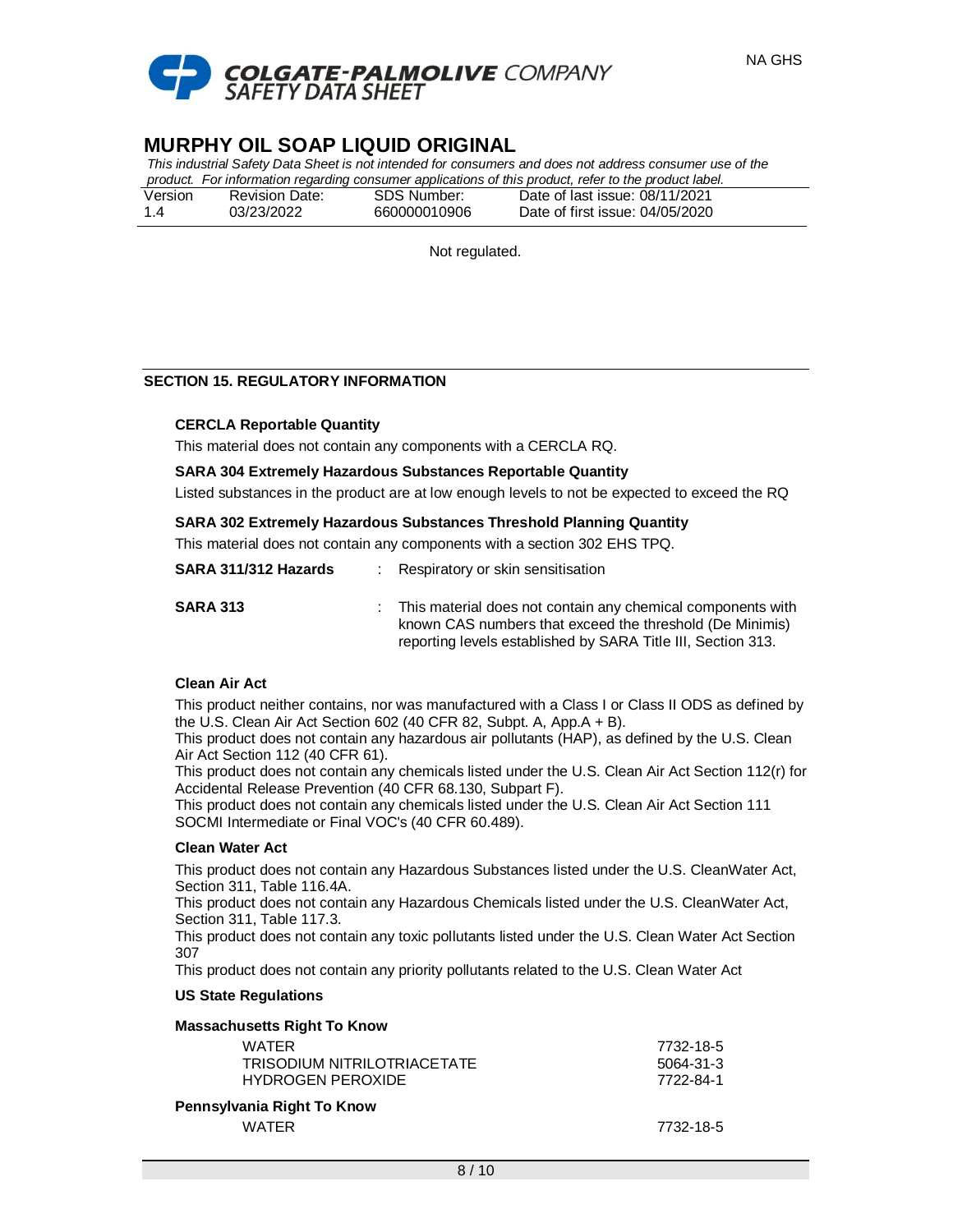

| This industrial Safety Data Sheet is not intended for consumers and does not address consumer use of the |                |              |                                 |  |  |
|----------------------------------------------------------------------------------------------------------|----------------|--------------|---------------------------------|--|--|
| product. For information regarding consumer applications of this product, refer to the product label.    |                |              |                                 |  |  |
| Version                                                                                                  | Revision Date: | SDS Number:  | Date of last issue: 08/11/2021  |  |  |
| 1.4                                                                                                      | 03/23/2022     | 660000010906 | Date of first issue: 04/05/2020 |  |  |
|                                                                                                          |                |              |                                 |  |  |

Sodium tallate 61790-45-2

**The components of this product are reported in the following inventories:**

TSCA : All ingredients in this product are listed on the TSCA Inventory or are not required to be listed on the TSCA Inventory.

## **TSCA list**

No substances are subject to a Significant New Use Rule.

No substances are subject to TSCA 12(b) export notification requirements.

## **SECTION 16. OTHER INFORMATION**

## **Full text of other abbreviations**

AIIC - Australian Inventory of Industrial Chemicals; ASTM - American Society for the Testing of Materials; bw - Body weight; CERCLA - Comprehensive Environmental Response, Compensation, and Liability Act; CMR - Carcinogen, Mutagen or Reproductive Toxicant; DIN - Standard of the German Institute for Standardisation; DOT - Department of Transportation; DSL - Domestic Substances List (Canada); ECx - Concentration associated with x% response; EHS - Extremely Hazardous Substance; ELx - Loading rate associated with x% response; EmS - Emergency Schedule; ENCS - Existing and New Chemical Substances (Japan); ErCx - Concentration associated with x% growth rate response; ERG - Emergency Response Guide; GHS - Globally Harmonized System; GLP - Good Laboratory Practice; HMIS - Hazardous Materials Identification System; IARC - International Agency for Research on Cancer; IATA - International Air Transport Association; IBC - International Code for the Construction and Equipment of Ships carrying Dangerous Chemicals in Bulk; IC50 - Half maximal inhibitory concentration; ICAO - International Civil Aviation Organization; IECSC - Inventory of Existing Chemical Substances in China; IMDG - International Maritime Dangerous Goods; IMO - International Maritime Organization; ISHL - Industrial Safety and Health Law (Japan); ISO - International Organisation for Standardization; KECI - Korea Existing Chemicals Inventory; LC50 - Lethal Concentration to 50 % of a test population; LD50 - Lethal Dose to 50% of a test population (Median Lethal Dose); MARPOL - International Convention for the Prevention of Pollution from Ships; MSHA - Mine Safety and Health Administration; n.o.s. - Not Otherwise Specified; NFPA - National Fire Protection Association; NO(A)EC - No Observed (Adverse) Effect Concentration; NO(A)EL - No Observed (Adverse) Effect Level; NOELR - No Observable Effect Loading Rate; NTP - National Toxicology Program; NZIoC - New Zealand Inventory of Chemicals; OECD - Organization for Economic Co-operation and Development; OPPTS - Office of Chemical Safety and Pollution Prevention; PBT - Persistent, Bioaccumulative and Toxic substance; PICCS - Philippines Inventory of Chemicals and Chemical Substances; (Q)SAR - (Quantitative) Structure Activity Relationship; RCRA - Resource Conservation and Recovery Act; REACH - Regulation (EC) No 1907/2006 of the European Parliament and of the Council concerning the Registration, Evaluation, Authorisation and Restriction of Chemicals; RQ - Reportable Quantity; SADT - Self-Accelerating Decomposition Temperature; SARA - Superfund Amendments and Reauthorization Act; SDS - Safety Data Sheet; TCSI - Taiwan Chemical Substance Inventory; TECI - Thailand Existing Chemicals Inventory; TSCA - Toxic Substances Control Act (United States); UN - United Nations; UNRTDG - United Nations Recommendations on the Transport of Dangerous Goods; vPvB - Very Persistent and Very Bioaccumulative